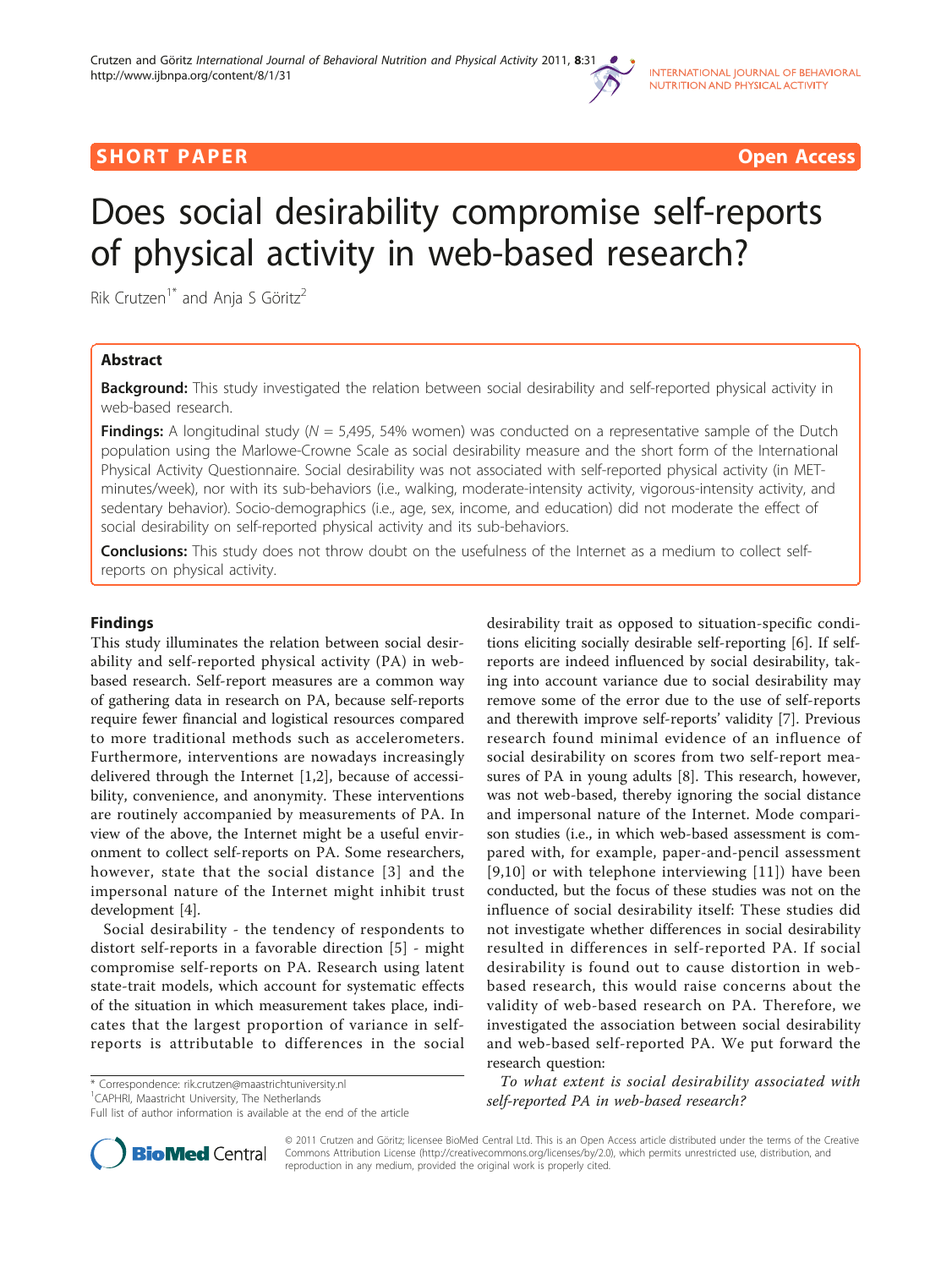Because of the social distance [\[3](#page-2-0)] and the impersonal nature of the Internet [[4\]](#page-2-0) and in line with previous findings on web-based research on substance use [[12\]](#page-2-0), we did not expect social desirability to bias web-based selfreports of PA. In addition, we investigated potential moderating effects of socio-demographics (i.e., age, sex, personal net monthly income in Euros [[13\]](#page-2-0), and level of education according to the definitions of Statistics Netherlands) on the effects of social desirability on selfreported PA. In line with a meta-analysis about social desirability distortion [[14\]](#page-2-0), we did not expect any moderating effects of socio-demographics.

A longitudinal study was conducted to investigate the relation between social desirability and self-reported PA in web-based research. Data were collected through the LISS panel (Longitudinal Internet Studies for the Social sciences; [http://www.lissdata.nl\)](http://www.lissdata.nl). The reference population for the LISS panel is the Dutch speaking population permanently residing in the Netherlands. In co-operation with Statistics Netherlands addresses were drawn randomly from the nationwide address frame and potential panel members were contacted via post. The sample from the population registers includes individuals who do not have Internet access. These individuals were provided equipment to access the Internet via a broadband connection. Sample members with small-band Internet access were provided with broadband [\[15](#page-3-0)].

Social desirability measurements were obtained between May 2008 and August 2008 (T1). In total, 8,722 panel members were invited. Of those, 6,766 completed the social desirability measure (77.6%) - the Marlowe-Crowne Scale [[16](#page-3-0)], which has been validated previously [[17\]](#page-3-0). A high score indicates a large tendency to provide socially desirable responses.

This initial sample of 6,766 panel members was reinvited between November 2008 and December 2008 (T2) to complete the follow-up measures on PA as measured by the short form of the International Physical Activity Questionnaire (IPAQ) [[18\]](#page-3-0). Of those invited, 5,495 completed the IPAQ (81.2%) and were included in the analyses (Table 1). Guidelines for data processing and analysis of the IPAQ ([http://www.ipaq.ki.se/scoring.](http://www.ipaq.ki.se/scoring.pdf) [pdf\)](http://www.ipaq.ki.se/scoring.pdf) were adhered to.

Retainees across the two time points did not differ in sex  $(\chi^2(1, N = 6,603) = .23, p = .64)$ , income (t(6,285) = .72,  $p = .47$ ), and education ( $\chi^2$ (5,  $N = 6,603$ ) = 10.24,  $p$ = .07) from panel members who dropped-out. Those who dropped-out, however, were younger than those who completed both the Marlowe-Crowne Scale and the IPAQ (42.1 versus 47.1 years,  $t(6,601) = 9.16$ ,  $p < .01$ ).

Multiple regression analyses revealed that social desirability was not associated with total PA (in MET-minutes/week), nor with its sub-behaviors (i.e., walking, moderate-intensity activity, vigorous-intensity activity,

#### Table 1 Sample characteristics  $(N = 5,495)$

|                                                                                                | $M^3 = 47.1$ (SD <sup>3</sup> = 16.0) |
|------------------------------------------------------------------------------------------------|---------------------------------------|
| Female                                                                                         | 54.0%                                 |
| (in Euros)                                                                                     | Median $= 1,300$                      |
| Primary school                                                                                 | 9.7%                                  |
| Intermediate secondary<br>education (US: junior high<br>school)                                | 26.4%                                 |
| Higher secondary education/<br>preparatory university<br>education (US: senior high<br>school) | 11.0%                                 |
| Intermediate vocational<br>education (US: junior college)                                      | 23.0%                                 |
| Higher vocational education<br>(US: college)                                                   | 22.3%                                 |
| University                                                                                     | 7.6%                                  |
|                                                                                                | $M = 5.9$ (SD = 1.5)<br>(Scale: 0-10) |
| Walking                                                                                        | $M = 342$ (SD = 367)                  |
| Moderate-intensity activity                                                                    | $M = 299$ (SD = 355)                  |
| Vigorous-intensity activity                                                                    | $M = 157 (SD = 267)$                  |
| Sedentary behavior                                                                             | $M = 2,471$ (SD = 1,365)              |
| Total physical activity <sup>2</sup>                                                           | $M = 3,579$ (SD = 3,525)              |
|                                                                                                |                                       |

<sup>1</sup>In minutes/week; following guidelines for data processing and analysis of the IPAQ [\(http://www.ipaq.ki.se/scoring.pdf](http://www.ipaq.ki.se/scoring.pdf))

 $2$ In MET-minutes/week: (3.3  $*$  walking minutes/week) + (4.0  $*$  moderateintensity activity minutes/week) +  $(8.0 * \text{ vigorous-intensity activity minutes}$ week)

 $3M$  = Mean; SD = Standard Deviation

and sedentary behavior); both in terms of significance and effect sizes [[19,20](#page-3-0)] (Table 2). Variance due to age, sex, personal net monthly income, and education was taken into account by including these four variables as predictors in the models. Interaction terms between socio-demographics (i.e., age, sex, income, and

## Table 2 Effect of social desirability on self-reported physical activity

|                                      | $\beta$ <sup>1</sup> | р   |
|--------------------------------------|----------------------|-----|
| Walking                              | .00                  | .82 |
| Moderate-intensity activity          | .00                  | .99 |
| Vigorous-intensity activity          | $-.03$               | .16 |
| Sedentary behavior                   | .02                  | -11 |
| Total physical activity <sup>2</sup> | .00                  | .88 |

<sup>1</sup>Variance due to age, sex, personal net monthly income, and education was taken into account.

 $2$ In MET-minutes/week: (3.3  $*$  walking minutes/week) + (4.0  $*$  moderateintensity activity minutes/week) + (8.0 \* vigorous-intensity activity minutes/ week)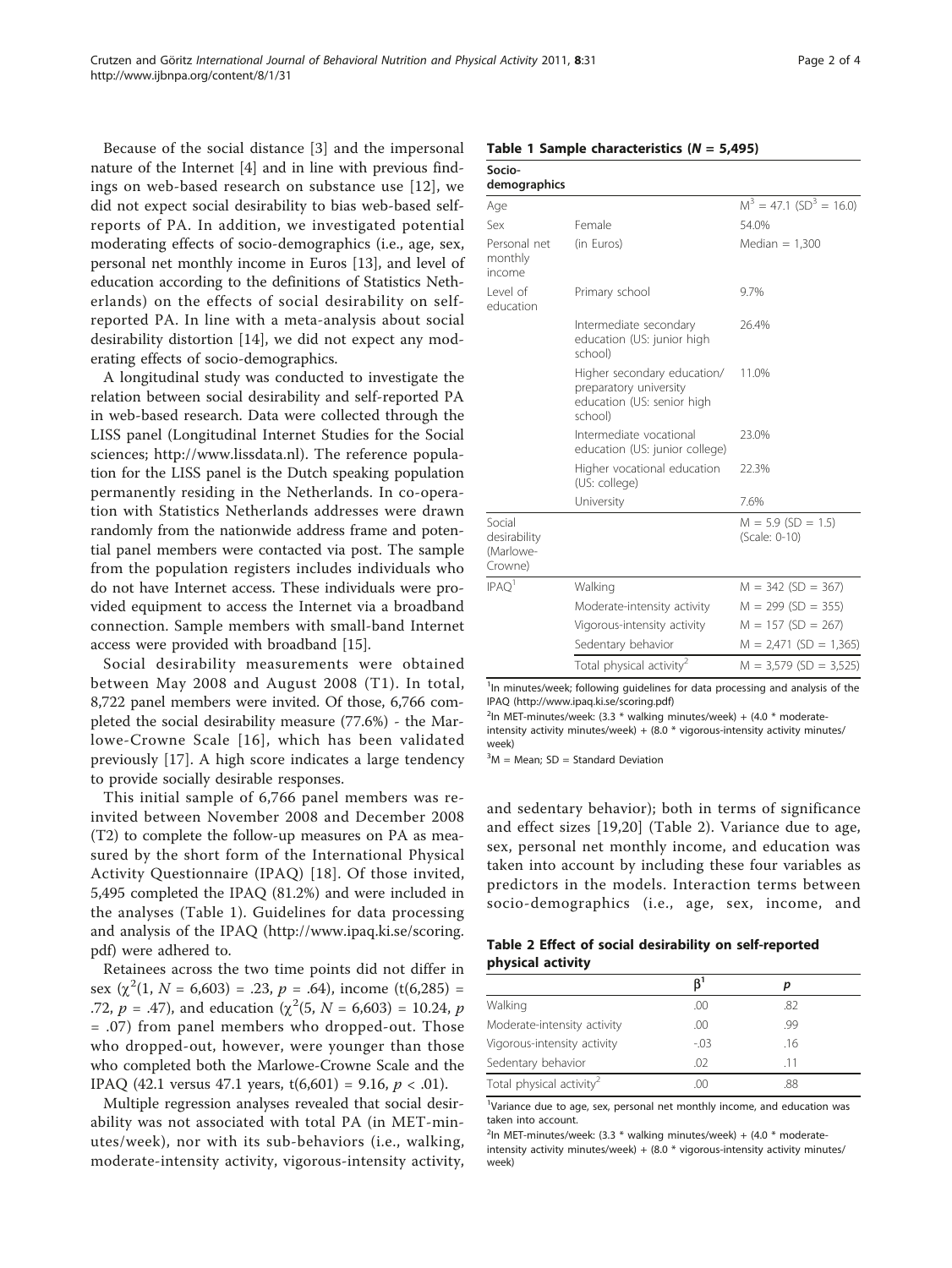<span id="page-2-0"></span>education) and social desirability were left out of the final models, because none of them were statistically significant. Thus, socio-demographics did not moderate the effect of social desirability on total PA or its subbehaviors.

In line with our hypothesis, this longitudinal study revealed no significant associations between social desirability and self-reported PA in web-based research. Moreover, in agreement with a meta-analysis on social desirability distortion [14], socio-demographics did not moderate the relationship between social desirability and self-reported PA. A possible explanation for the lack of a noteworthy association between social desirability and self-reported PA is that the online setting increases respondents' perceived privacy. Therefore, social desirability might have exerted less influence in this web-based study in comparison with, for example, disclosure in front of an interviewer [[21\]](#page-3-0). Another fact might have contributed to not finding an association between social desirability and self-reported PA: We examined a population-representative sample from an existing panel that was not focused on PA or health as opposed to measuring PA in the context of an intervention aimed at increasing PA. In the context of an intervention aimed at increasing PA the felt pressure to overstate one's PA is likely to be higher than in a nonintervention study, implying that social desirability might distort self-reports of PA in an intervention study after all. This is a subject for future research.

Although social desirability was not found to be related to self-reported PA in this web-based research, this does not imply that self-report measures reveal the same results as direct measures (e.g., accelerometers). A recent review found correlations between self-report and direct measures of PA to be low to moderate [\[22](#page-3-0)]. This being only a general caution as this work was not about the comparative validity of self-reports versus direct measures.

Three final points need to be made: (1) Social desirability bias is not the only source of measurement error. Recall error, for example, may also lead to measurement error as may question format [[23](#page-3-0)]. (2) People who dropped-out of the study were younger than retainees. First, a certain level of drop-out is ubiquitous in longitudinal research, also on the web [[24\]](#page-3-0). Second, the dropout in these studies seems to be innocuous, because socio-demographics did not moderate the impact of social desirability on self-reported health risk behaviors. (3) These studies failed to find meaningful associations between social desirability and self-reported PA. Because an absence of evidence of an association does not equal evidence of absence of an association, future research is not precluded from revealing such an association after all. However, the longitudinal nature of this study (e.g.,

measurements are unlikely to be distorted by participants' unintentional and intentional attempts at portraying themselves as consistent) and the reliance on a large and representative sample gives us confidence in the robustness of our results. This study, therefore, does not throw doubt on the usefulness of the Internet as a medium of obtaining self-reports of PA.

#### Acknowledgements

This paper draws on data of the LISS panel of CentERdata.

#### Author details

<sup>1</sup>CAPHRI, Maastricht University, The Netherlands. <sup>2</sup>Work, Industrial & Organizational Psychology, University of Würzburg, Germany.

#### Authors' contributions

RC designed the study and AG substantially contributed to the interpretation of the data. RC drafted the manuscript and AG substantially contributed to revising it. Both authors approved the final version of the manuscript.

#### Competing interests

The authors declare that they have no competing interests.

Received: 23 December 2010 Accepted: 14 April 2011 Published: 14 April 2011

#### References

- Webb TL, Joseph J, Yardley L, Michie S: [Using the Internet to promote](http://www.ncbi.nlm.nih.gov/pubmed/20164043?dopt=Abstract) [health behavior change: a meta-analysis of the impact of theoretical](http://www.ncbi.nlm.nih.gov/pubmed/20164043?dopt=Abstract) [basis, use of behavior change techniques, and mode of delivery on](http://www.ncbi.nlm.nih.gov/pubmed/20164043?dopt=Abstract) [efficacy.](http://www.ncbi.nlm.nih.gov/pubmed/20164043?dopt=Abstract) J Med Internet Res 2010, 12(1):e4.
- 2. Bock BC, Graham AL, Whiteley JA, Stoddard JL: [A review of web-assisted](http://www.ncbi.nlm.nih.gov/pubmed/19000979?dopt=Abstract) [tobacco interventions \(WATIs\).](http://www.ncbi.nlm.nih.gov/pubmed/19000979?dopt=Abstract) J Med Internet Res 2008, 10(5):e39
- 3. Newman JC, Des Jarlais DC, Turner CF, Gribble J, Cooley P, Paone D: [The](http://www.ncbi.nlm.nih.gov/pubmed/11818309?dopt=Abstract) [differential effects of face-to-face and computer interview modes.](http://www.ncbi.nlm.nih.gov/pubmed/11818309?dopt=Abstract) Am J Public Health 2002, 92:294-297.
- 4. Joinson AN: [Knowing me, knowing you: reciprocal self-disclosure in](http://www.ncbi.nlm.nih.gov/pubmed/11725651?dopt=Abstract) [Internet-based surveys.](http://www.ncbi.nlm.nih.gov/pubmed/11725651?dopt=Abstract) Cyberpsychol Behav 2001, 4:587-591.
- 5. Paulhus DL: Measurement and control of response bias. In Measures of personality and social psychological attitudes. Edited by: Robinson JP, Shaver PR, Wrightsman LS. San Diego: Academic press; 1991:17-59.
- 6. Schmitt MJ, Steyer R: A latent state-trait model (not only) for social desirability. Pers Indiv Differ 1993, 14:519-529.
- 7. Jago R, Baranowski T, Baranowski JC, Cullen KW, Thompson DI: Social desirability is associated with some physical activity, psychosocial variables and sedentary behavior but not self-reported physical activity among adolescent males. Health Educ Res 2007, 22:3.
- 8. Motl RW, McAuley E, DiStefano C: [Is social desirability associated with](http://www.ncbi.nlm.nih.gov/pubmed/15850873?dopt=Abstract) [self-reported physical activity?](http://www.ncbi.nlm.nih.gov/pubmed/15850873?dopt=Abstract) Prev Med 2005, 40:735-739
- 9. Ritter P, Lorig K, Laurent D, Matthews K: [Internet versus mailed](http://www.ncbi.nlm.nih.gov/pubmed/15471755?dopt=Abstract) [questionnaires: a randomized comparison.](http://www.ncbi.nlm.nih.gov/pubmed/15471755?dopt=Abstract) J Med Internet Res 2004, 6(3): e29
- 10. Wu RC, Thorpe K, Ross H, Micevski V, Marquez C, Straus SE: [Comparing](http://www.ncbi.nlm.nih.gov/pubmed/19275979?dopt=Abstract) [administration of questionnaires via the Internet to pen-and-paper in](http://www.ncbi.nlm.nih.gov/pubmed/19275979?dopt=Abstract) [patients with heart failure: randomized controlled trial.](http://www.ncbi.nlm.nih.gov/pubmed/19275979?dopt=Abstract) J Med Internet Res 2009, 11(1):e3.
- 11. Nagelhout GE, Willemsen MC, Thompson ME, Fong GT, Van den Putte B, De Vries H: [Is web interviewing a good alternative to telephone](http://www.ncbi.nlm.nih.gov/pubmed/20565838?dopt=Abstract) [interviewing? Findings from the International Tobacco Control \(ITC\)](http://www.ncbi.nlm.nih.gov/pubmed/20565838?dopt=Abstract) [Netherlands Survey.](http://www.ncbi.nlm.nih.gov/pubmed/20565838?dopt=Abstract) BMC Public Health 2010, 10:351.
- 12. Crutzen R, Göritz AS: [Social desirability and self-reported health risk](http://www.ncbi.nlm.nih.gov/pubmed/21092267?dopt=Abstract) [behaviors in web-based research: three longitudinal studies.](http://www.ncbi.nlm.nih.gov/pubmed/21092267?dopt=Abstract) BMC Public Health 2010, 10:720.
- 13. Imputation of income in household questionnaire LISS panel. [\[http://](http://www.lissdata.nl//dataarchive/hosted_files/download/24) [www.lissdata.nl//dataarchive/hosted\\_files/download/24](http://www.lissdata.nl//dataarchive/hosted_files/download/24)].
- 14. Richman WL, Kiesler S, Weisband S, Drasgow F: A meta-analytic study of social desirability distortion in computer-administered questionnaires,